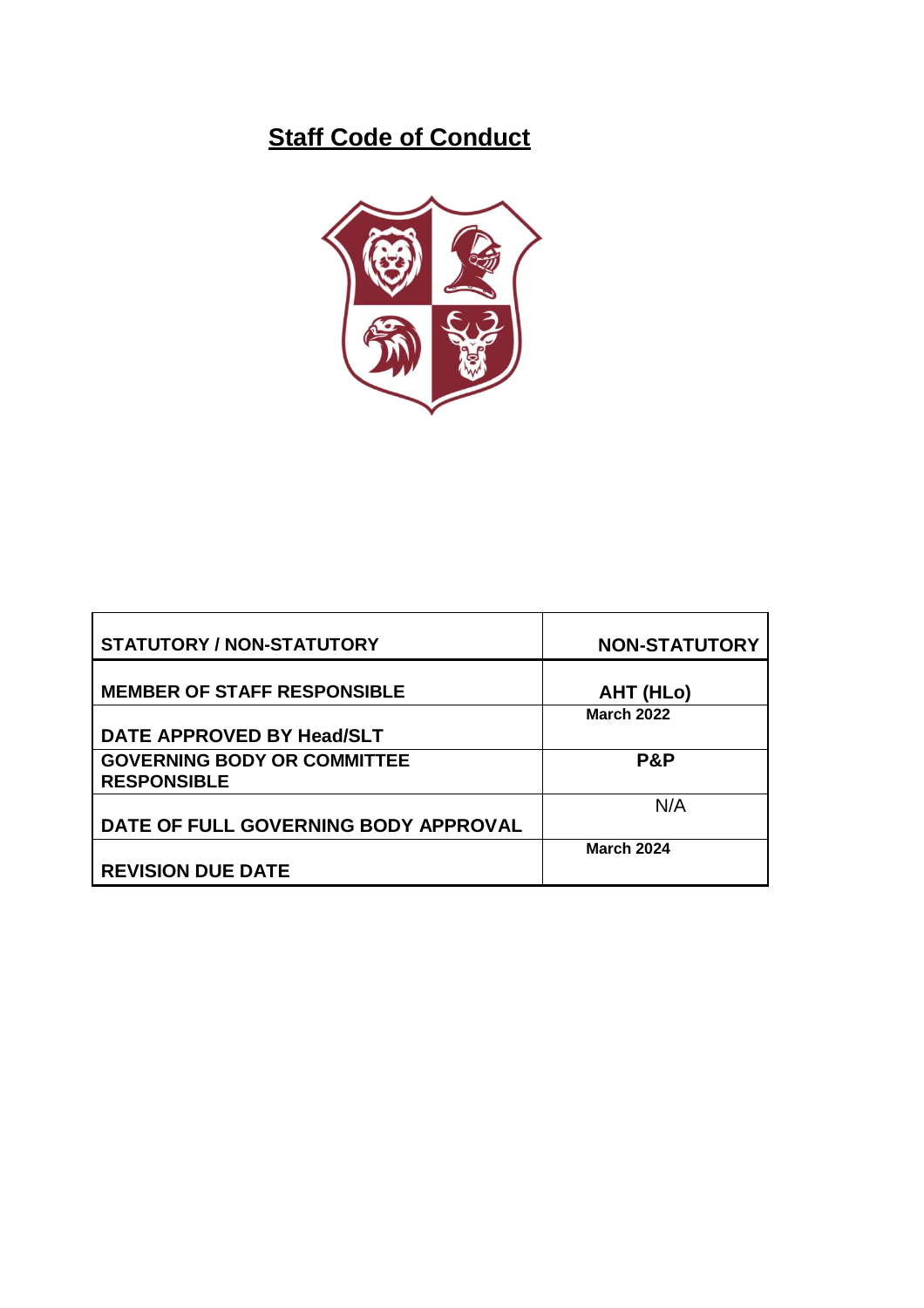# **Contents**

# <span id="page-1-0"></span>**1. Aims, scope and principles**

This policy aims to set and maintain standards of conduct that we expect all staff to follow.

By creating this policy, we aim to ensure our school is an environment where everyone is safe, happy and treated with respect.

Many of the principles in this code of conduct are based on the [Teachers' Standards.](https://www.gov.uk/government/publications/teachers-standards)

School staff have an influential position in the school and will act as role models for pupils by consistently demonstrating high standards of behaviour.

We expect that all teachers will act in accordance with the personal and professional behaviours set out in the Teachers' Standards.

We expect all support staff, governors and volunteers to also act with personal and professional integrity, respecting the safety and wellbeing of others.

Failure to follow the code of conduct may result in disciplinary action being taken, as set out in our staff disciplinary procedures.

Please note that this code of conduct is not exhaustive. If situations arise that are not covered by this code, staff will use their professional judgement and act in the best interests of the school and its pupils.

### <span id="page-1-1"></span>**2. Legislation and guidance**

In line with the statutory safeguarding guidance [Keeping Children Safe in Education,](https://www.gov.uk/government/publications/keeping-children-safe-in-education--2) we should have a staff code of conduct, which should cover acceptable use of technologies (including the use of mobile devices), staff/pupil relationships and communications, including the use of social media.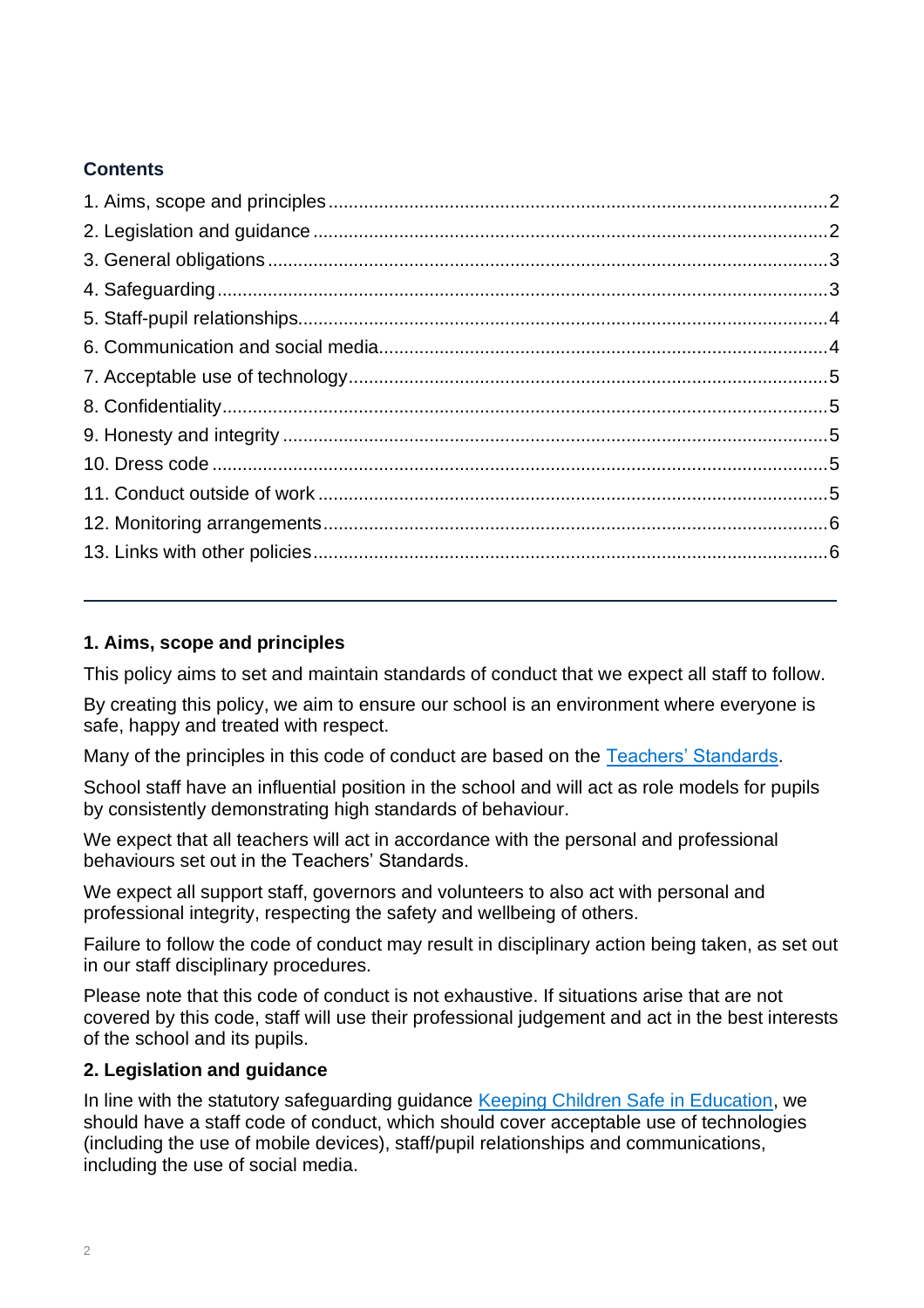This policy also complies with our funding agreement and articles of association.

# <span id="page-2-0"></span>**3. General obligations**

Staff set an example to pupils. They will:

- Maintain high standards in their attendance and punctuality
- Never use inappropriate or offensive language in school
- Treat pupils and others with dignity and respect
- Show tolerance and respect for the rights of others
- Not undermine fundamental British values, including democracy, the rule of law, individual liberty, and mutual respect and tolerance of those with different faiths and beliefs
- Not express personal beliefs in a way that exploits pupils' vulnerability or might lead them to break the law
- Understand the statutory frameworks they must act within
- Adhere to the Teachers' Standards

# $\overline{\phantom{0}}$

# <span id="page-2-1"></span>**4. Safeguarding**

Staff have a duty to safeguard pupils from harm, and to report any concerns they have. This includes physical, emotional and sexual abuse, and neglect.

Staff will familiarise themselves with our child protection and safeguarding policy and procedures, and the Prevent initiative, and ensure they are aware of the processes to follow if they have concerns about a child.

Our child protection and safeguarding policy and procedures are available here:

# [Policies | Noadswood school](https://www.noadswood.hants.sch.uk/policies)

All staff will have regular safeguarding training throughout the year and mid-year starters will be given a safeguarding training session as outlined in the staff handbook.

# **4.1 Low-level concerns about members of staff**

A low-level concern is a behaviour towards a child by a member of staff that does not meet the harms threshold, is inconsistent with the staff code of conduct, and may be as simple as causing a sense of unease or a 'nagging doubt'. For example, this may include:

- >Being over-friendly with children
- >Having favourites
- Taking photographs of children on a personal device
- Engaging in one-to-one activities where they can't easily be seen
- Using inappropriate language

Low-level concerns can include inappropriate conduct inside and outside of work.

All staff should share any low-level concerns they have using the reporting procedures set out in our child protection and safeguarding policy – reporting any concerns directly to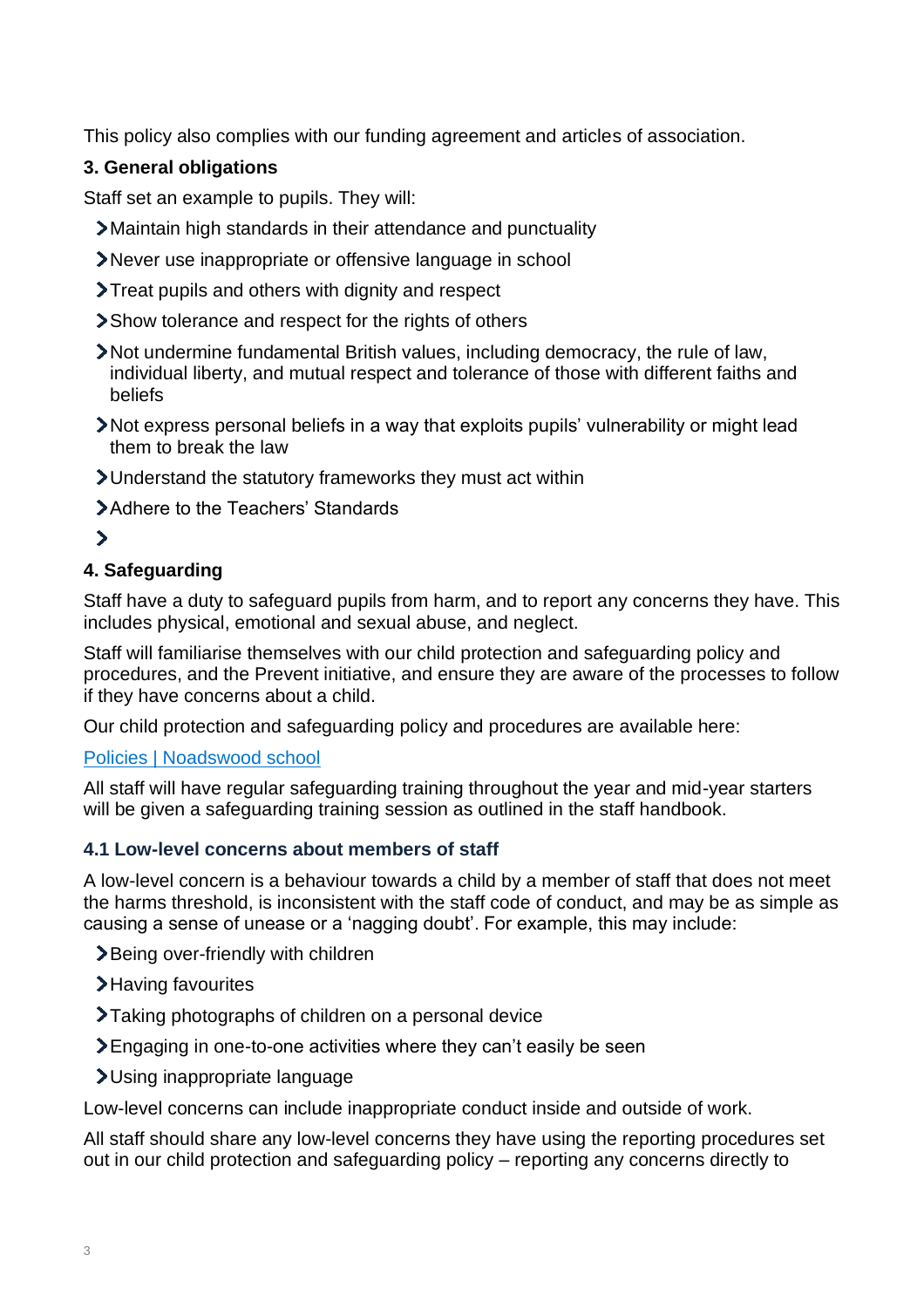Helen Loveday – DSL or Kathryn Marshall – Headteacher. We also encourage staff to selfrefer if they find themselves in a situation that could be misinterpreted. If staff are not sure whether behaviour would be deemed a low-level concern, we encourage staff to report it.

All reports will be handled in a responsive, sensitive and proportionate way.

Unprofessional behaviour will be addressed, and the staff member supported to correct it, at an early stage.

This creates and embeds a culture of openness, trust and transparency in which our values and expected behaviour are constantly lived, monitored and reinforced by all staff, while minimising the risk of abuse.

Reporting and responding to low-level concerns is covered in more detail in our child protection and safeguarding policy.

#### <span id="page-3-0"></span>**5. Staff-pupil relationships**

Staff will observe proper boundaries with pupils that are appropriate to their professional position. They will act in a fair and transparent way that would not lead anyone to reasonably assume they are not doing so.

If staff members and pupils must spend time on a one-to-one basis, staff will ensure that:

- > This takes place in a public place that others can access
- Others can see in to the room
- A colleague or line manager knows this is taking place

Staff should avoid contact with pupils outside of school hours if possible.

Personal contact details should not be exchanged between staff and pupils. This includes social media profiles.

If a staff member is concerned at any point that an interaction between themselves and a pupil may be misinterpreted, or if a staff member is concerned at any point about a fellow staff member and a pupil, this should be reported in line with the procedures set out in our child protection and safeguarding policy – reporting concerns directly to DSL Helen Loveday or Kathryn Marshall – Headteacher.

#### <span id="page-3-1"></span>**6. Communication and social media**

School staff's social media profiles should **not** be available to pupils. If they have a personal profile on social media sites, they should not use their full name, as pupils may be able to find them. Staff should consider using a first and middle name instead, and set public profiles to private.

Staff should not attempt to contact pupils or their parents via social media, or any other means outside school, in order to develop any sort of relationship. They will not make any efforts to find pupils' or parents' social media profiles.

Staff will ensure that they do not post any images online that identify children who are pupils at the school without their consent.

Staff should be aware of the school's online safety expectations as outlined in our Child Protection policy.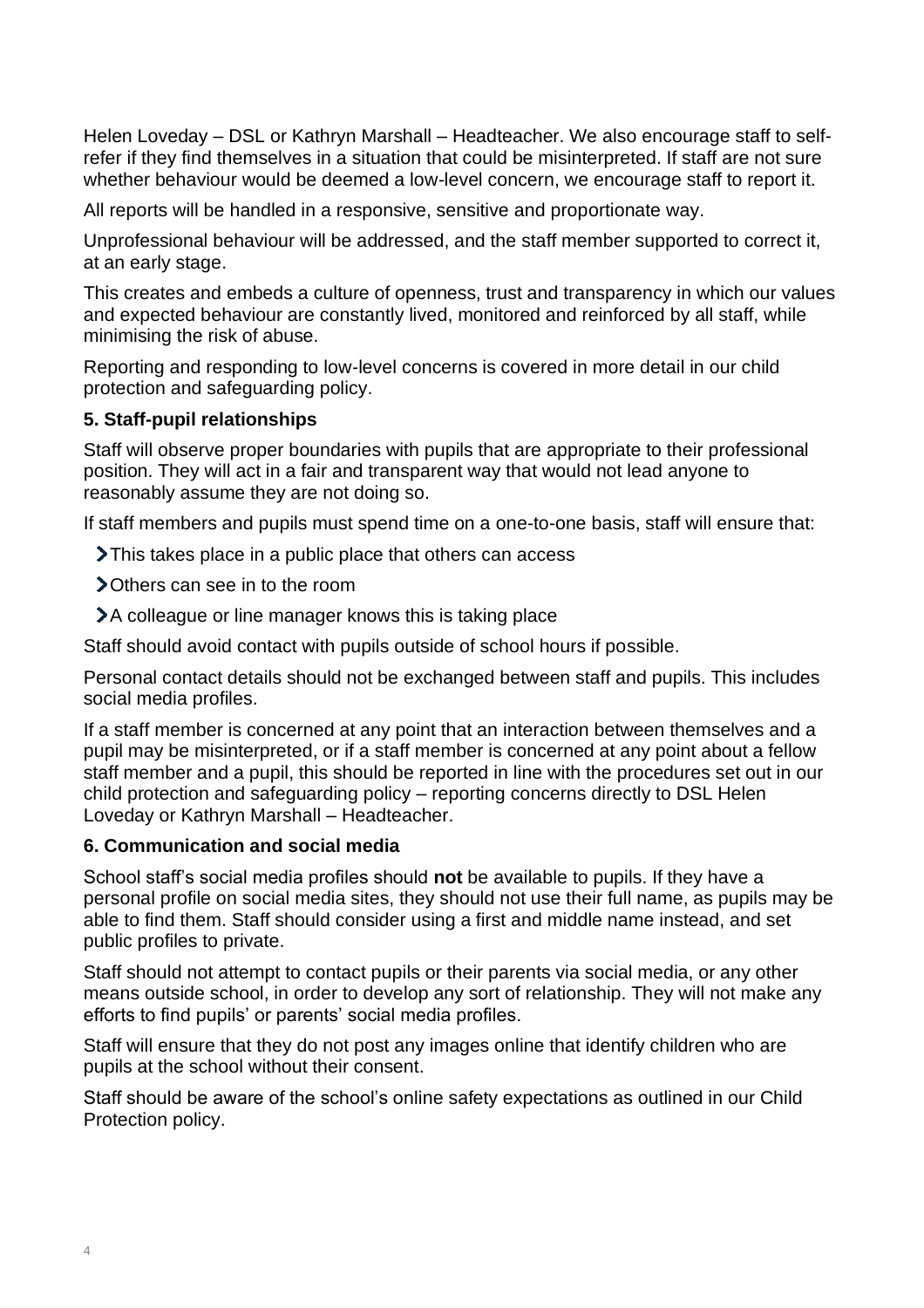# <span id="page-4-0"></span>**7. Acceptable use of technology**

Staff will not use technology in school to view material that is illegal, inappropriate or likely to be deemed offensive. This includes, but is not limited to, sending obscene emails, gambling and viewing pornography or other inappropriate content.

We have the right to monitor emails and internet use on the school IT system.

For further information, please see our Acceptable use of IT policy.

#### <span id="page-4-1"></span>**8. Confidentiality**

In the course of their role, members of staff are often privy to sensitive and confidential information about the school, staff, pupils and their parents.

This information should never be:

- Disclosed to anyone unless required by law or with consent from the relevant party or parties
- Used to humiliate, embarrass or blackmail others

Used for a purpose other than what it was collected and intended for

This does not overrule staff's duty to report child protection concerns to the appropriate channel where staff believe a child has been harmed or is at risk of harm, as detailed further in our child protection and safeguarding policy.

#### <span id="page-4-2"></span>**9. Honesty and integrity**

Staff should maintain high standards of honesty and integrity in their role. This includes when dealing with pupils, handling money, claiming expenses and using school property and facilities.

Staff will ensure that all information given to the school is correct. This should include:

- Background information (including any past or current investigations/cautions related to conduct outside of school)
- Qualifications
- > Professional experience

Where there are any updates to the information provided to the school, the member of staff will advise the school as such as soon as reasonably practicable. Consideration will then be given to the nature and circumstances of the matter and whether this may have an impact on the member of staff's employment.

#### <span id="page-4-3"></span>**10. Dress code**

Please see the staff Dress Code for details.

#### <span id="page-4-4"></span>**11. Conduct outside of work**

Staff will not act in a way that would bring the school, or the teaching profession, into disrepute. This covers conduct including but not limited to relevant criminal offences, such as violence or sexual misconduct, as well as negative comments about the school on social media.